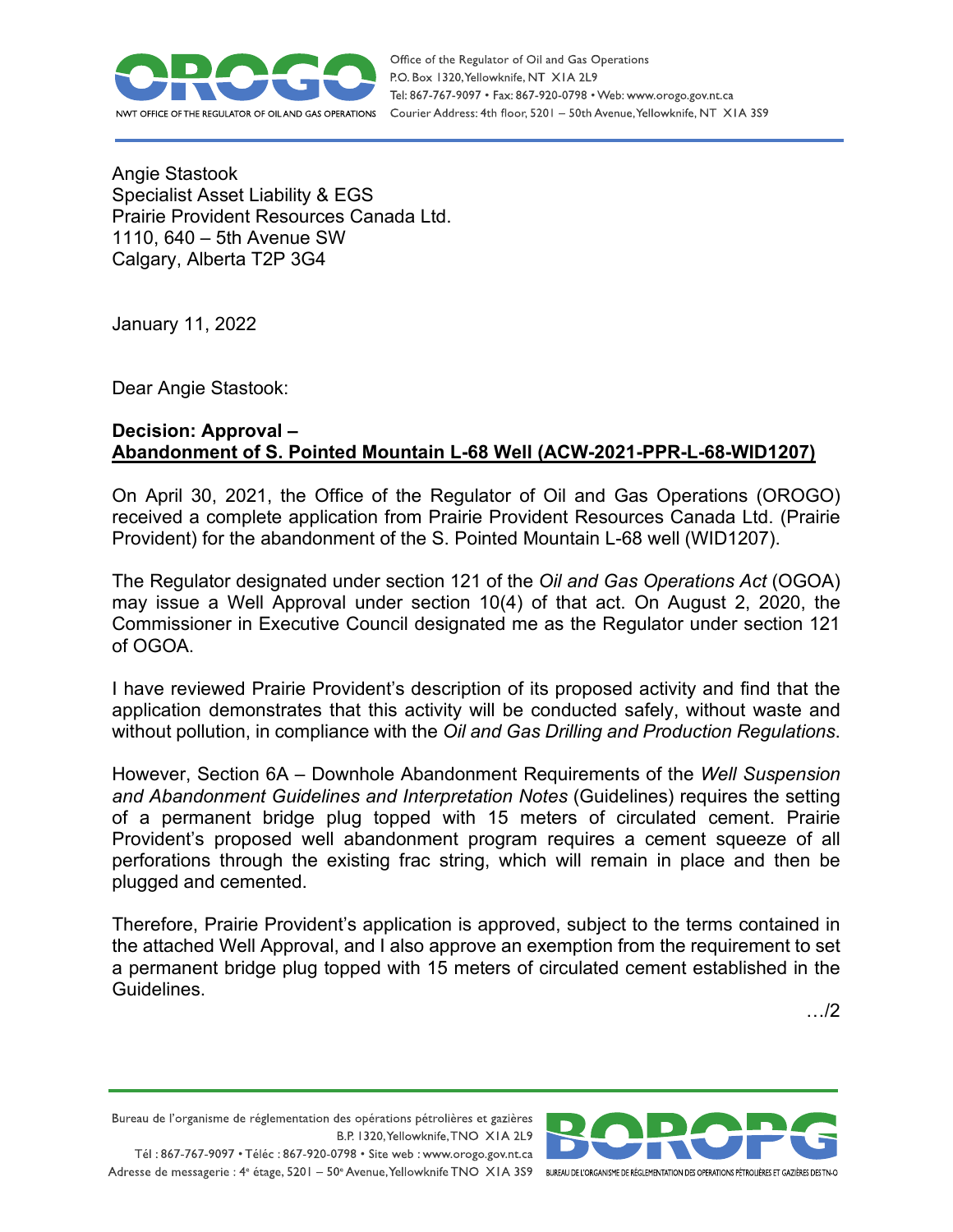Prairie Provident must post a copy of the attached Well Approval in a clearly visible location at the work site.

Sincerely,

Pauline de Jong **Regulator** 

Encl. ACW-2021-PPR-L-68-WID1207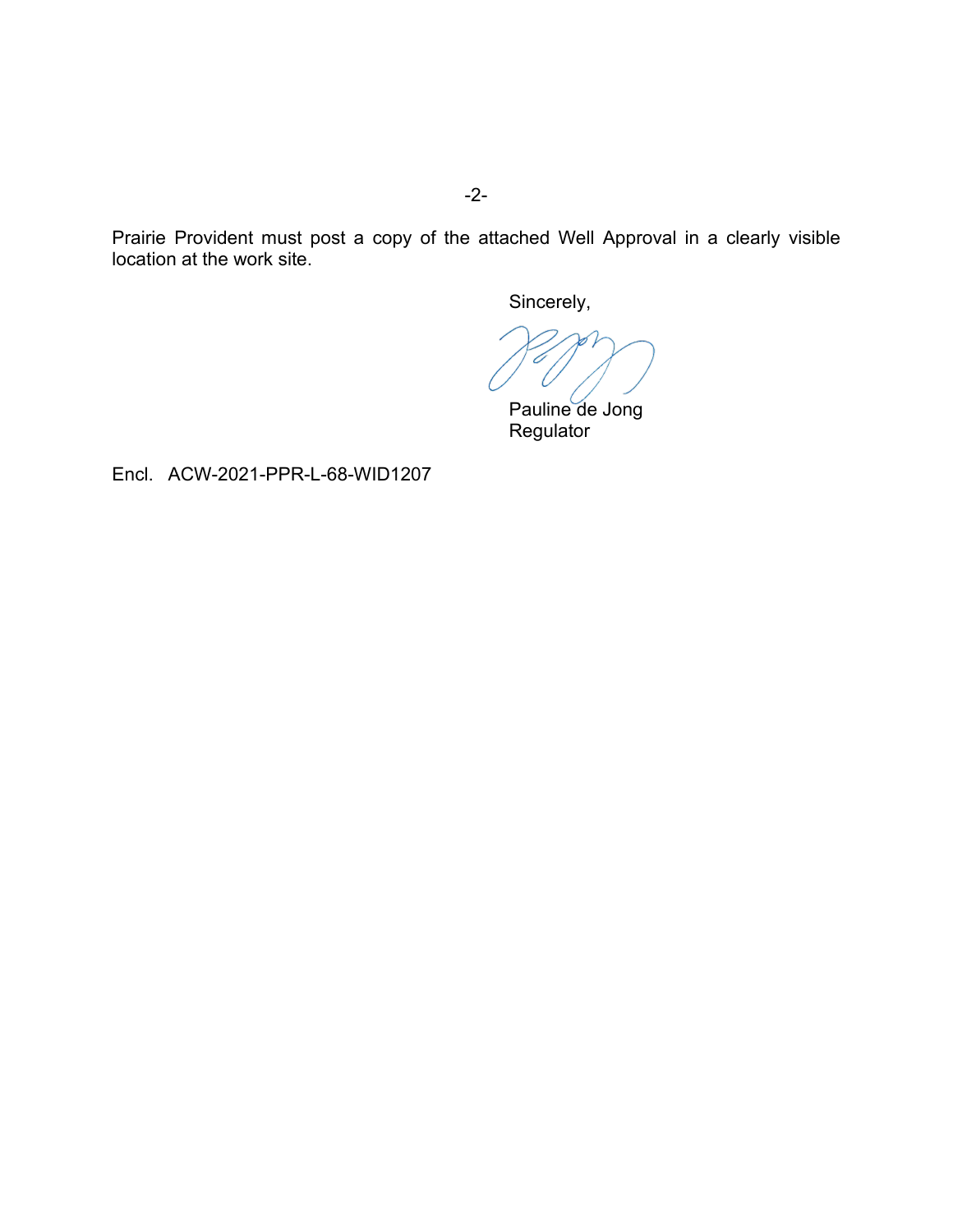

## **WELL APPROVAL**

Subject to the terms listed below, a well approval is granted under Section 10 of the *Oil and Gas Operations Act* and Part 2 of the *Oil and Gas Drilling and Production Regulations* to

| Company Name                                     | <b>Company Operating</b><br>Licence # |
|--------------------------------------------------|---------------------------------------|
| Prairie Provident Resources Canada Ltd.          | NWT-OL-2017-001                       |
| Responsible Officer and Title                    |                                       |
| Angie Stastook, Specialist Asset Liability & EGS |                                       |

to proceed with the works and activities described in its April 30, 2021 application and subsequent submissions for

| Type of Work                                               | Settlement Area or<br>Region |
|------------------------------------------------------------|------------------------------|
| Well abandonment                                           |                              |
| Scope of Work                                              | Dehcho                       |
| Abandonment of the S. Pointed Mountain L-68 well (WID1207) |                              |

This approval is granted under Operations Authorization OA-2021-001-PPR and expires November 1, 2023.

Dated at Yellowknife, Northwest Territories on January 11, 2022.

| Name of Regulator / Delegate | Signature of Regulator / Delegate |
|------------------------------|-----------------------------------|
| Ms. Pauline de Jong<br>Title |                                   |
| Regulator                    |                                   |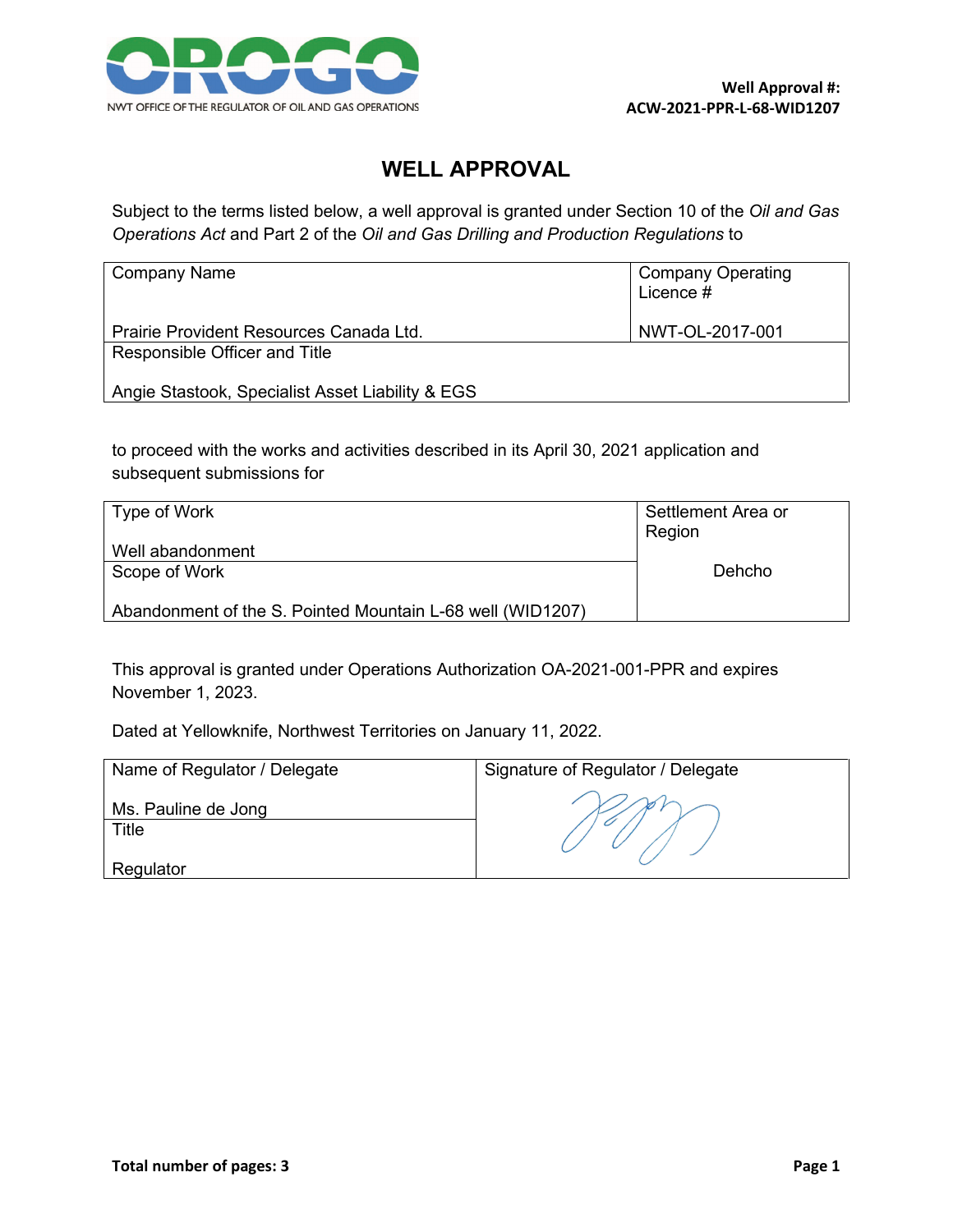

## **ADDITIONAL TERMS**

- 1. Prairie Provident Resources Canada Ltd. shall cause the approved work and activities to be conducted in accordance with the requirements of the *Oil and Gas Operations Act* and the *Oil and Gas Drilling and Production Regulations*, as well as any other acts or legislation as may apply.
- 2. Prairie Provident Resources Canada Ltd. shall cause the approved work and activities to be conducted in accordance with any guidelines and/or interpretation notes issued by the Regulator under section 18 of the *Oil and Gas Operations Act*.
- 3. Prairie Provident Resources Canada Ltd. is granted an exception from the requirement to set a bridge plug with a minimum of 15 meters of circulated cement contained in Section 6A, Downhole Abandonment Requirements of the *Well Suspension and Abandonment Guidelines and Interpretation Notes*.
- 4. Prairie Provident Resources Canada Ltd. shall cause the approved work and activities to be conducted in accordance with the specifications, standards and other information referred to in its application received April 30, 2021.
- 5. Prairie Provident Resources Canada Ltd. shall request approval from the Regulator prior to undertaking any change to or deviation from the authorized work or activities, including but not limited to key personnel, the safety plan, the environmental protection plan and contingency plans.
- 6. Prairie Provident Resources Canada Ltd. shall provide all staff and contractors for this program with its Emergency Response Plan and the OROGO 24-hour Incident Reporting phone number (867-445-8551) prior to commencing any work or activity.
- 7. Prairie Provident Resources Canada Ltd. shall notify OROGO at least 10 days prior to the start of well abandonment operations.
- 8. Prairie Provident Resources Canada Ltd. shall submit to OROGO certificates and inspection documents for any service rig, well control and associated equipment (including boilers) at least 10 days prior to the rig commencing work.
- 9. Prairie Provident Resources Canada Ltd. shall submit to OROGO an updated operator contact list for this program prior to any work or activity.
- 10. Prairie Provident Resources Canada Ltd. shall submit to OROGO a completed Change of Well Status form and a Well Operations Report 30 days after the service rig release date or when the operation has been successfully completed.